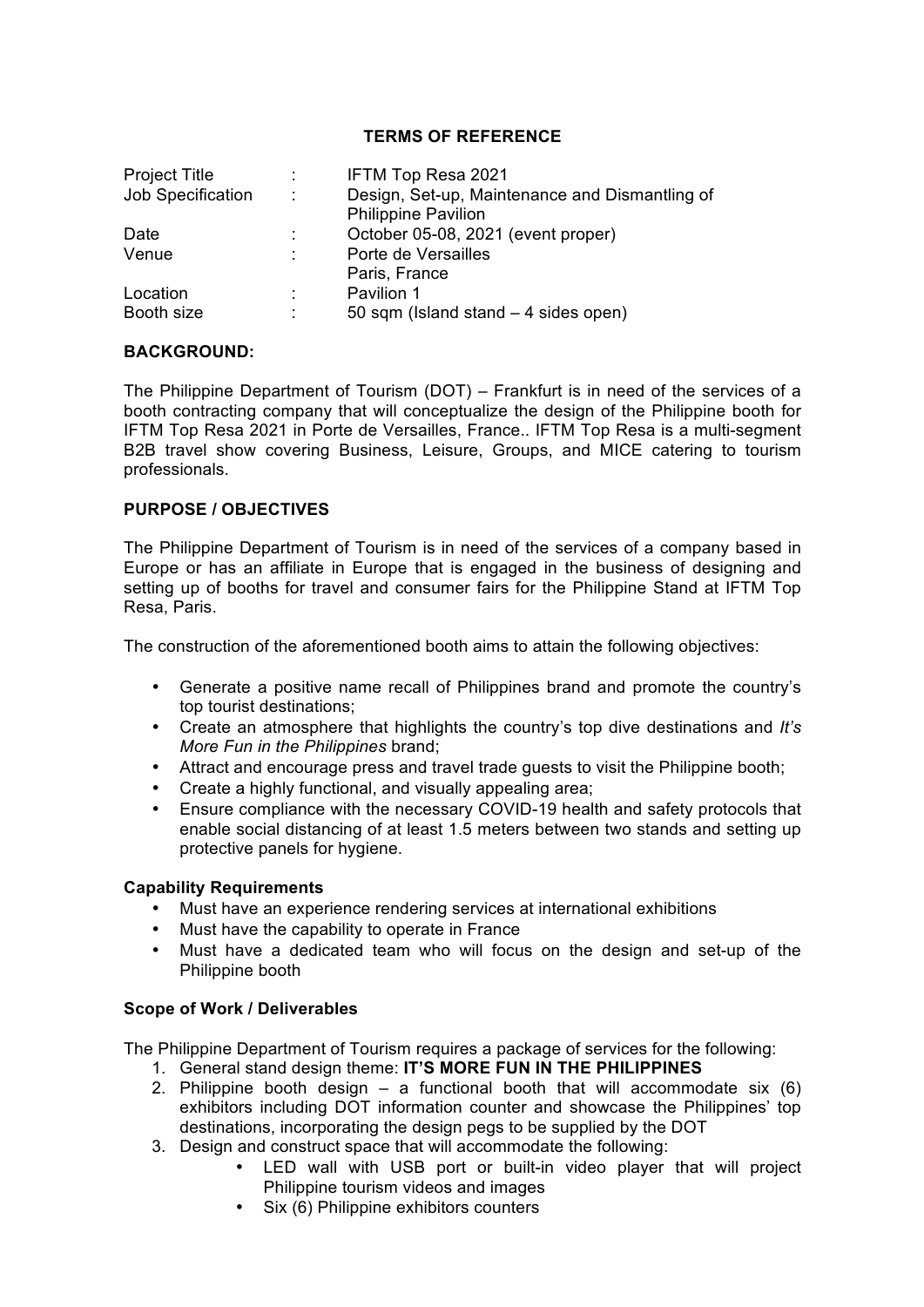- One (1) Philippine Information counter
- VIP Reception area
- Storage room with small area for dining

# **Specific Stand Requirements**

- 1. Provide individual company negotiating tables with 3 chairs for each Philippine exhibitor. Each station must have the following:
	- One table
	- Lockable storage cabinet (may be part of the design of the table)
	- Individual electric outlets (3 sockets each)
	- Company name and logo
	- Protective panels for hygiene
	- Disinfectant dispenser
- 2. VIP reception area which can comfortably accommodate six (6) guests at a time and should have the following:
	- Furniture and fixtures, featuring modern and contemporary designs
	- Appropriate backdrop visuals
	- Brochure rack
	- Fresh plants and flowers
	- Electrical outlet on both sides
	- Disinfectant dispenser
- 3. One information counter which can accommodate 2 persons at a time and should have the following:
	- Appropriate visuals (backlighted) and accessories
	- Electrical outlet
	- Brochure rack
	- 3 chairs
	- Exhibitor directory
	- Protective panels for hygiene
	- Disinfectant dispenser
- 4. Storage room where PHL delegation can keep their materials and should have the following:
	- Storage shelves
	- Lockers (at least 10 lockers)
	- Coat hangers (big enough to hang coats for at least 10 pax)
	- Small dining area
	- Half-length mirror
	- Kitchen utensils and appliances (coffee-maker, refrigerator, microwave oven, hot & cold water dispenser, cups and saucer, serving trays, cutlery set, drinking glasses, trash bins, ample supply of trash bags etc.)
- 5. Elevated carpet platform / floor to conceal the electrical wirings and connections.
- 6. Fast and reliable WiFi internet connection for the whole Philippine delegation.
- 7. Backlighted hanging banners
- 8. Sufficient lighting that will create a dramatic effect, complementing the design of the booth.
- 9. All exhibition connections and fees (daily cleaning, ample supply of electricity, running water, suspensions and permits)